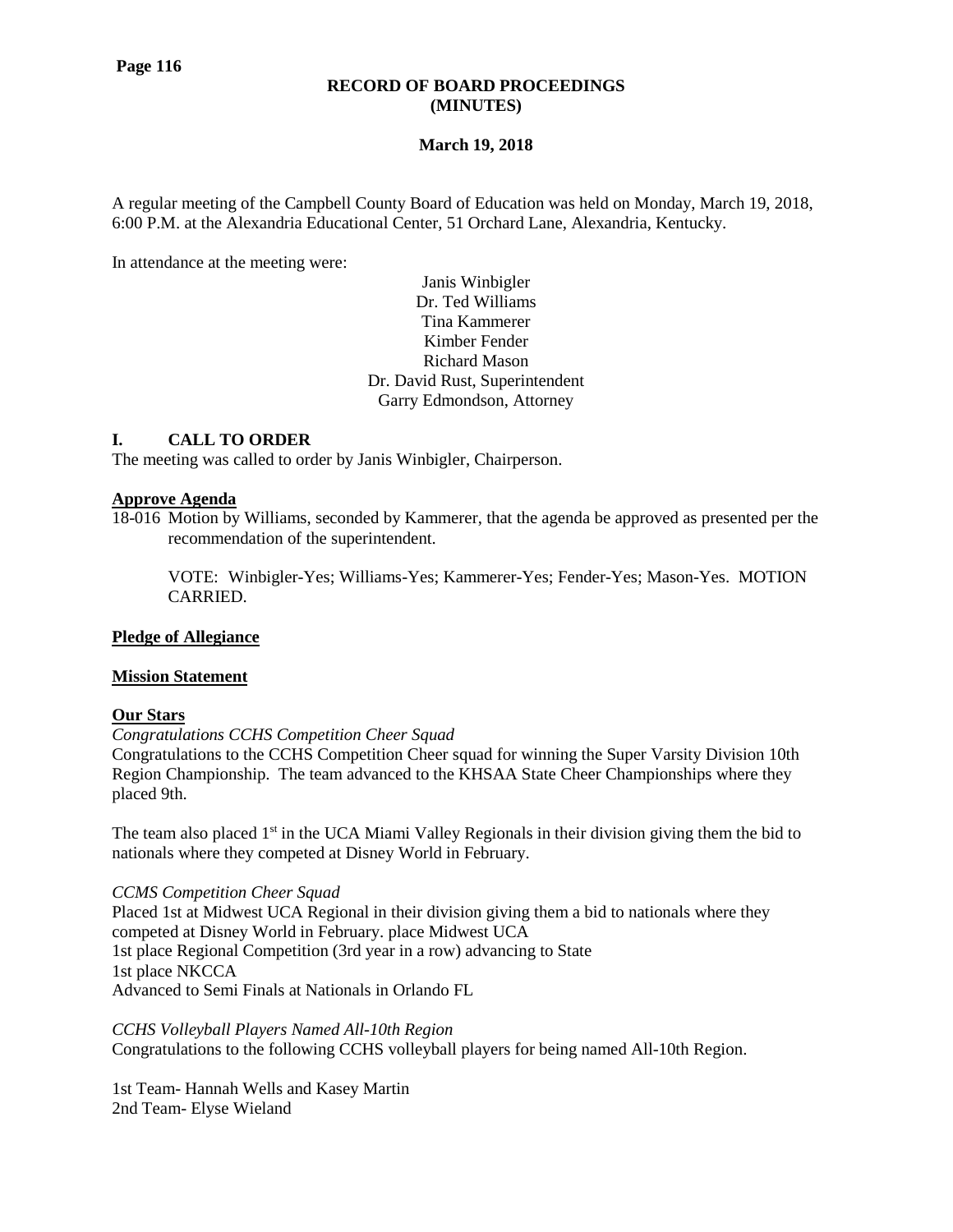## *CCHS student receives honorss for Voice of Democracy Essay Contest*

Campbell County High School student, Sean Belhumeur, advanced in the Voice of Democracy essay contest, coming in first place at the VFW District level. From there, Sean's essay advanced on to win the VFW state of Kentucky essay contest. Sean is now competing at the national level with a chance to be the National Voice of Democracy Essay winner. Help Campbell County Schools wish Sean good luck through this process.

# *Bowling Singles Winners*

Congratulations to Cameron Bechtol, Austin Hitt, Aleah Staggs, and Kaylee Hitt who all finished in the top four in the singles division of the regional bowling tournament. All four players advanced to compete in the KHSAA Singles State Championship on February 8th in Louisville. Kaylee finished as the State Singles Runner-up.

# *Boys & Girls Bowling Teams place Runner-Up at Region 5 Tournament*

Congratulations to both the boys and girls bowling teams for finishing runner-up at the Region 5 Tournament. The Camels advanced to compete in the KHSAA State Tournament on February 8-9 in Louisville.

The Girls Team were Conference Runner-Up, Regional Runner-up, and Quarter-Finalist in the KHSAA State Tournament.

The Boys Team were Conference Champions, Regional Runner-up, and won the first round in the KHSAA State Tournament.

Kaylee Hitt was the Regional Singles Champion.

# *CCHS student, Sarah Moser, in finals for the Cincinnati Arts Association Vocal Competition*

Congratulations to Sarah Moser for being a top 4 finalists in the Cincinnati Overture Awards Scholarship Vocal Competition. She sang & competed again on March 3rd where she placed 4th and received a \$1,000 scholarship.

This competition began in January with over 60 students from Ohio, Indiana, and Kentucky. This is the first time a CCHS student has made it to the top 4 finalists in the vocal competition.

*A big congratulations to the following youth wrestlers:*

Youth State Wrestling Tournament results: Reiley: Elijah Depperschmidt - 3rd place Grant's Lick: Mason Mckinzie - 2nd place Campbell County had 25 children participate, 12 came home with a medal.

# *CCHS students placed at the KHSAA Swim/Dive Meet*

Congratulations to the following students who placed at the KHSAA Swim/Dive Meet. Abbie Loesch placed 7th in the 500 free. Abbie also broke the school record in the 500 free with a time of 5:06.60.

Marian Tiemeier placed 3rd in Diving.

*Campbell Ridge recognizes the following in the Science and Engineering Fair of Northern Kentucky:* Alexandra Hess placed first in behavioral and social sciences. Eli Moher won first place in engineering.

Stella Kenner placed first in animal Sciences Skyler Wiley won first place in environmental Sciences.

Ms. Kenner also got second place from NKU's Department of Biological Sciences and the Karen M Ware graphic arts award.

Ms. Wiley got first place from NKU's Department of Biological Sciences, the Ohio Valley Society of Toxicology Research Excellence Award, and an Air Force Certificate of Achievement.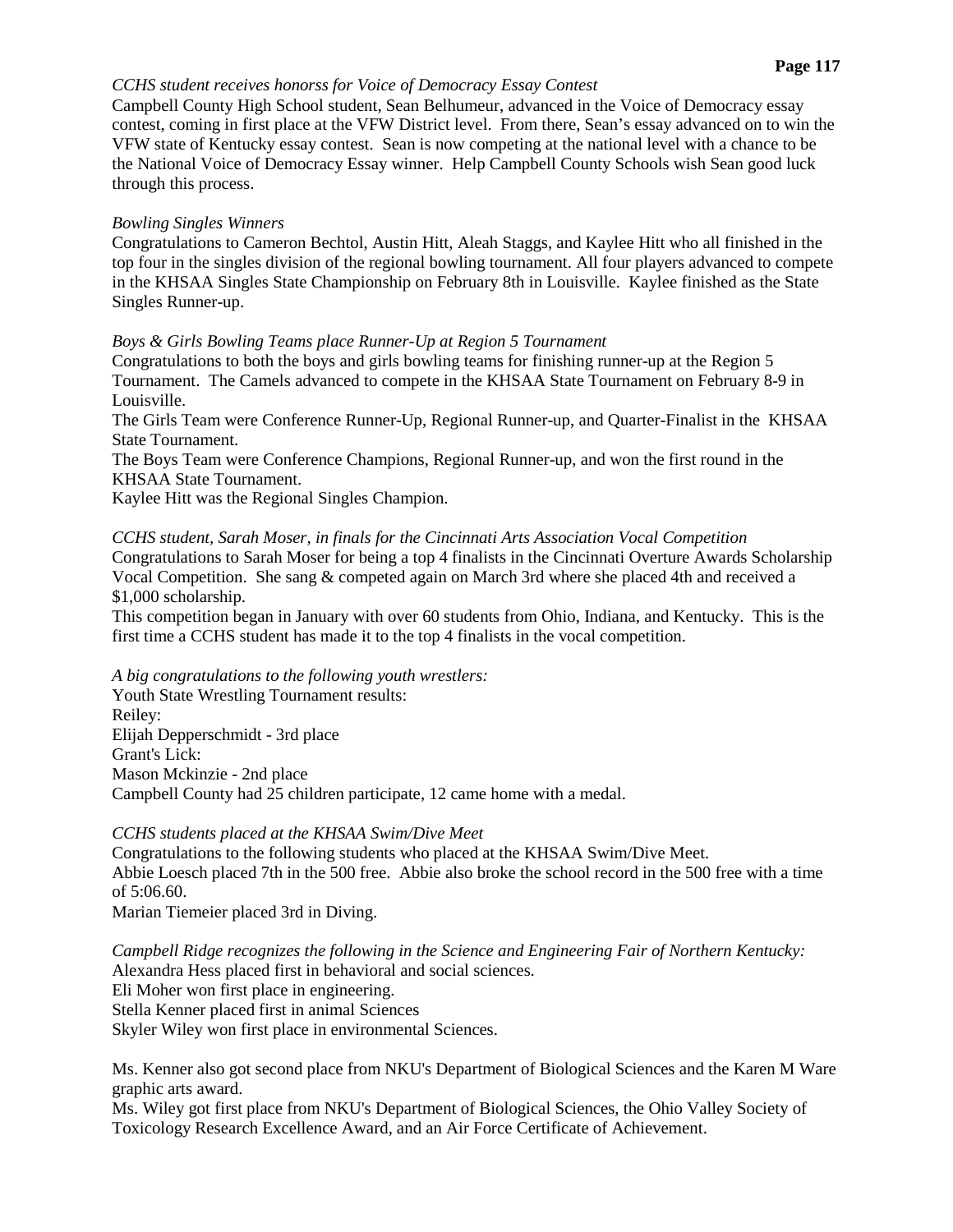### **Page 118**

Volunteer, Evelyn Dietz for organizing the CRES science fair and working with these students to hone their research and presentations. She has contributed a lot of hours and does so every year.

### *CLINE BETA CLUB*

The following members of the Cline Beta Club participated in the state BETA competition last month. They won the Tower of Power competition in which they had to build the tallest tower they could using only straws and masking tape. The tower then had to hold a tennis ball for 60 seconds without falling over. Winning this competition qualifies them to compete in the national competition at the National Beta Convention in Savannah Georgia this summer. Additionally, Cline Elementary achieved 2018 National Beta School of Merit status! Congratulations to coaches Patty Allen and Nicole Gilbert

- o Maria Morris
- o Ella Morris
- o Ben Seeger
- o Domyniq Hadden
- o Lilly Phirman

### *WRESTLING*

KHSAA State Qualifiers for wrestling are Ronnie Shackelford Brandon Richmond Michael Leicht Tim Rolf Thomas Ketchen-Carter

Thomas Ketchen-Carter placed 2nd at the KHSAA State Wrestling Tournament

*CCMS Wrestlers who placed at the Regional Competition:* Jonah Bowers- 2nd place Micah Bowers- 2nd place Kyle Richmond- 2nd place

### *Reiley Academic Team:*

The Reiley Academic Team won 1<sup>st</sup> place overall at the District Competition, with the Quick Recall team also taking 1st place at District. The members of the team competing at District were:

| <b>Alexander Randall</b> | Ethan Vogel     |
|--------------------------|-----------------|
| Ethan Grindstaff         | Kenzie Gamble   |
| <b>Emily Campbell</b>    | Andrew Bergman  |
| Nathan Delaney           | Mia Petty       |
| Ben Weber Horowitz       | Ethan Fitzer    |
| Colton Bryan             | Alanah McIntosh |
| Lydia Abner              | Chloe Kramer    |
| <b>Griffin Markus</b>    | Adyson Hedrick  |

The Reiley Quick Recall Team and several written assessment students advanced to Regional. Quick Recall took 1st place overall again, and Alexander Randall placed in Math Written Assessment. Also, Cade Beaupre won first place in physics and astronomy at the regional science fair at NKU. He will go on to compete at Eastern later this month.

### **School Presentation**

Cline Elementary *Connie Ryle, Principal*

### **Recess**

As provided in the agenda (as approved), the Board briefly recessed.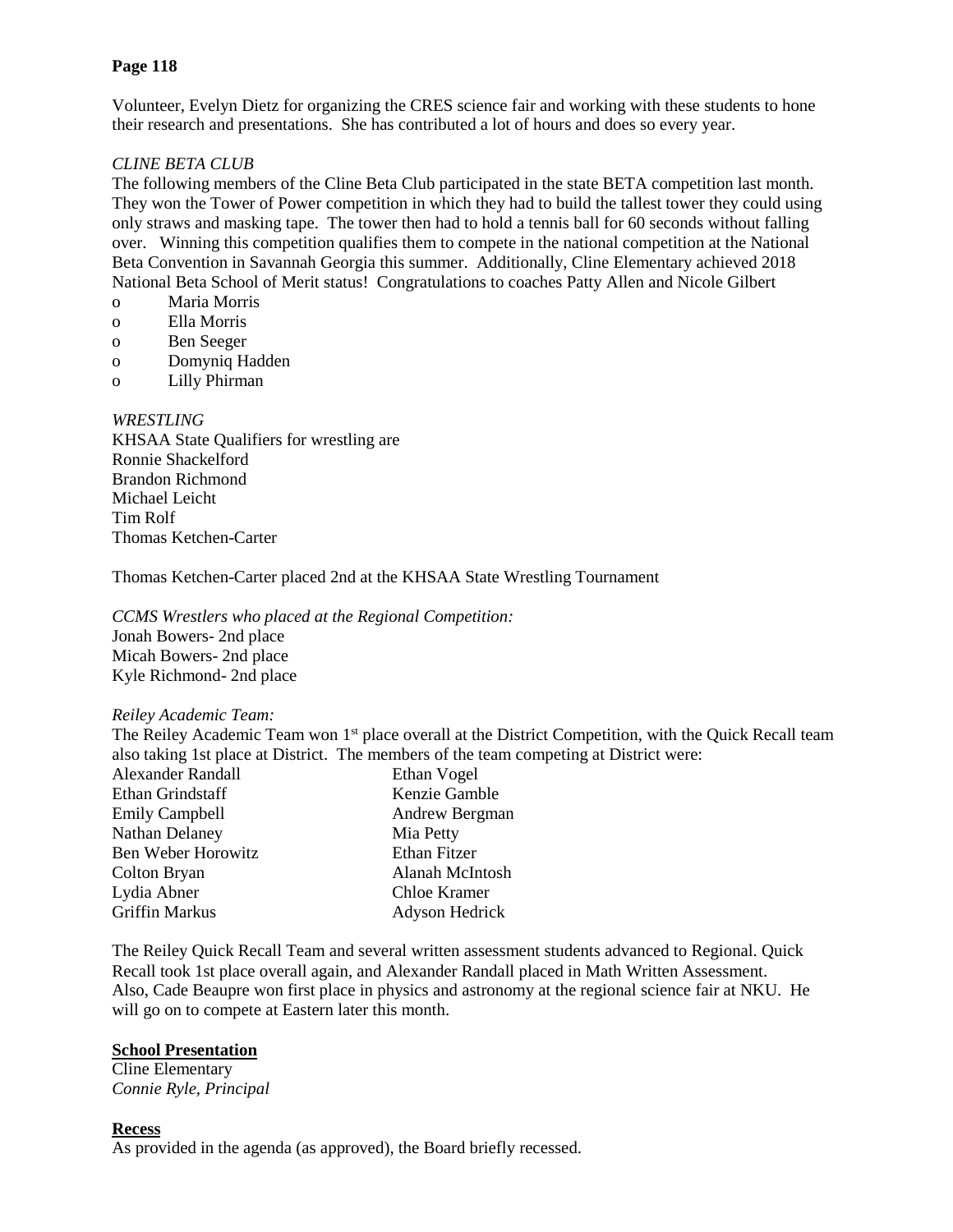# **II. COMMUNICATIONS**

**Audience Comments**

### **Superintendent Comments**

### **Board Member Comments**

## **Personnel Actions**

| <b>NAME</b>        | <b>POSITION</b>             | <b>ACTION / REASON</b> | <b>EFFECTIVE</b> | <b>LOCATION</b> |  |  |
|--------------------|-----------------------------|------------------------|------------------|-----------------|--|--|
| Combs, Rachel      | JV Girls Track Coach        | Hired                  | 2/12/2018        | <b>CCHS</b>     |  |  |
| Fowee, Deborah     | Teacher                     | Retired                | 6/30/2018        | Reiley          |  |  |
| Neises, Robert     | <b>Bus Driver</b>           | Resigned               | 2/23/2018        | Transportation  |  |  |
| Rickels, Janice    | <b>Food Service Manager</b> | Retired                | 6/30/2018        | <b>CCHS</b>     |  |  |
| Robinson, Betty    | <b>Bus Monitor</b>          | Resigned               | 2/15/2018        | Transportation  |  |  |
| Stang, Emily       | Custodian                   | Resigned               | 2/26/2018        | <b>CCHS</b>     |  |  |
| Watts, Rhonda      | <b>Food Service Manager</b> | Retired                | 6/30/2018        | <b>CCMS</b>     |  |  |
| Weinel, Donald     | <b>Bus Driver</b>           | Retired                | 4/1/2018         | Transportation  |  |  |
| Woolf, Michael     | <b>Head Football Coach</b>  | Hired                  | 2/26/2018        | <b>CCHS</b>     |  |  |
| <b>Substitutes</b> |                             |                        |                  |                 |  |  |
| Branch, Kristen    | Substitute Teacher          | Hired                  | 2/21/2018        | District Wide   |  |  |
| Kraus, Joseph H    | Substitute Teacher          | Hired                  | 2/22/2018        | District Wide   |  |  |
| Neises, Robert     | Substitute Bus Driver       | Hired                  | 2/26/2018        | Transportation  |  |  |
| Romer, Henry       | Substitute Teacher          | Hired                  | 2/15/2018        | District Wide   |  |  |
| Walker, Molly      | Substitute Teacher          | Hired                  | 2/15/2018        | District Wide   |  |  |
|                    | Substitute Paraed           | Hired                  | 2/15/2018        | District Wide   |  |  |

## **Written Communications and Reports**

SBDM Minutes FRYSC Reports Homeless Services Report Pupil Personnel Report Public Relations Report School Related Field Trip Notifications Field Trip Report – Athletics Field Trip Report – Transportation Procedure Revision 05.3 AP.21 School Facilities Tentative SBDM ADA Allocations for 2018-19 Correspondence – Lisa Poor and Melissa Day, SBDM Crossroads Elementary

### **Fairmont Properties – NKU Property Development**

*Adam Branscomb*

# **III. ACTION AGENDA Amended School Calendar 2017-18**

18-017 Motion made by Fender, seconded by Mason, that the amended school calendar for 2017-18 setting students' last day as Friday, June 1<sup>st</sup>, 2018, be approved per the recommendation of the superintendent.

VOTE: Winbigler-Yes; Williams-Yes; Kammerer-Yes; Fender-Yes; Mason-Yes. MOTION CARRIED.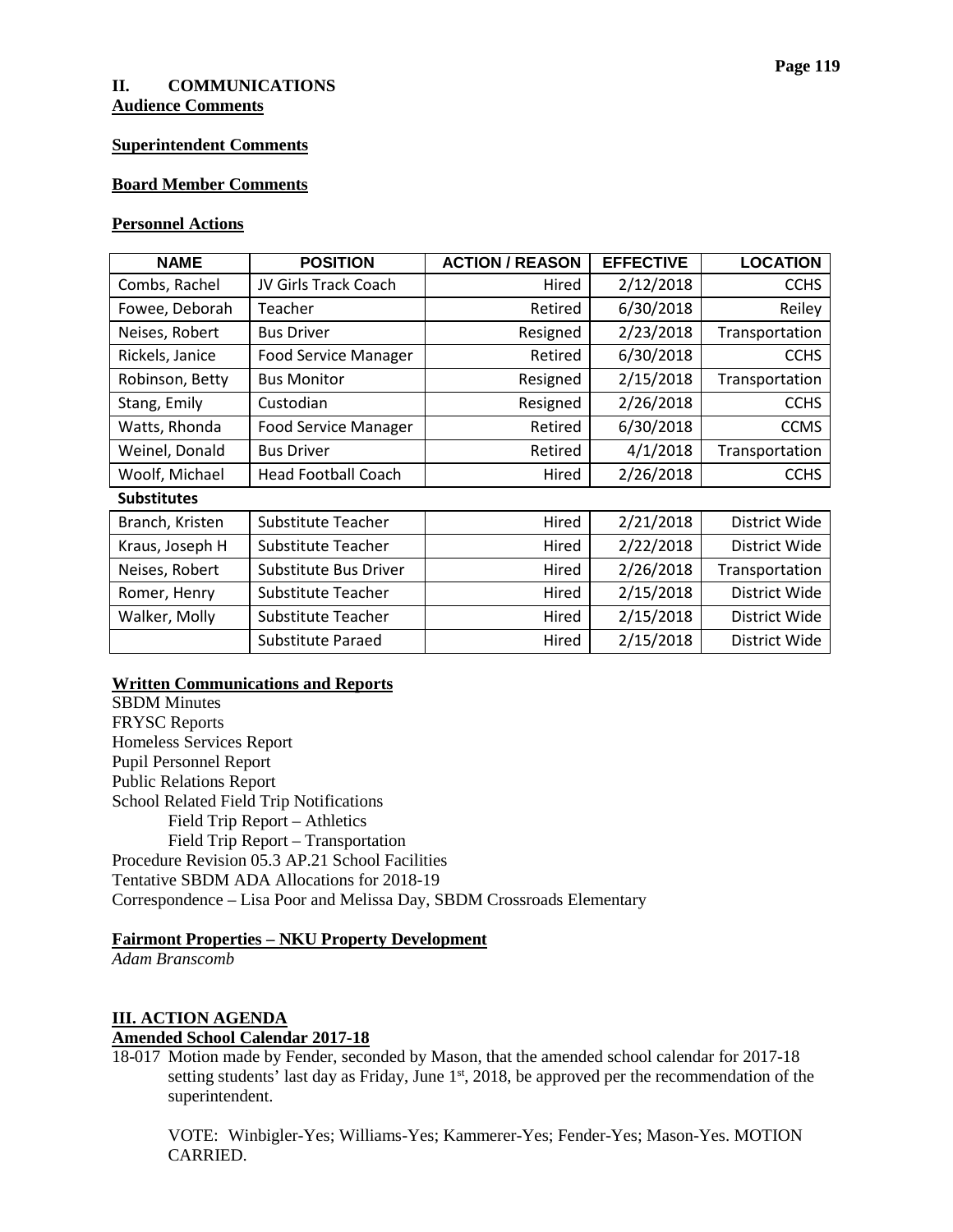## **Policy Revision 05.3 Community Use of School Facilities; Second Reading/Approval**

18-018 Motion made by Mason, seconded by Kammerer, that board policy 05.3, Community Use of School Facilities, be approved as presented per the recommendation of the superintendent.

VOTE: Winbigler-Yes; Williams-Yes; Kammerer-Yes; Fender-Yes; Mason-Yes. MOTION CARRIED.

## **IV. CONSENT AGENDA**

18-019 Motion made by Williams, seconded by Fender, that the consent agenda be approved per the recommendation of the superintendent.

## **Minutes**

February 19, 2018 – Regular Meeting

### **Bills - Addendum**

General Fund # 128731-129815 as listed in the Orders of the Treasurer

### **Bills – Regular**

General Fund # 128916-129058 as listed in the Orders of the Treasurer

## **Treasurer's Report**

| Treasurer's Report               |                  |                                                          |                  |               |                  |  |  |
|----------------------------------|------------------|----------------------------------------------------------|------------------|---------------|------------------|--|--|
|                                  | <b>Beginning</b> | For Month Ended February 28, 2018<br><b>Expenditures</b> |                  |               | Ending           |  |  |
| <b>Fund</b>                      | <b>Balance</b>   | <b>Revenues</b>                                          | <b>Salaries</b>  | <b>Others</b> | <b>Balance</b>   |  |  |
| <b>General</b>                   | 18,061,295       | 2,168,019                                                | (2,047,807)      | (746, 120)    | 17,435,387       |  |  |
| <b>Sick Leave</b><br>Retire.     | 168,257          |                                                          | $\pmb{0}$        | $\pmb{0}$     | 168,257          |  |  |
| <b>Committed</b><br><b>Funds</b> | 400,000          |                                                          | $\mathbf 0$      | 0             | 400,000          |  |  |
| <b>Special</b><br><b>Revenue</b> | (274, 963)       | 550,811                                                  | (262,000)        | (173, 751)    | (159, 903)       |  |  |
| <b>District Activity</b>         | 77,040           | 24,809                                                   |                  | (19, 144)     | 82,705           |  |  |
| <b>Capital Outlay</b>            | 222,235          |                                                          | 0                | 0             | 222,235          |  |  |
| <b>Building</b>                  | 2,524,521        | $\boldsymbol{0}$                                         | $\pmb{0}$        | 0             | 2,524,521        |  |  |
| <b>Construction</b>              | 258,740          | 0                                                        | $\pmb{0}$        | (52, 250)     | 206,490          |  |  |
| <b>Debt Service</b>              | (2,441,707)      | 0                                                        | $\boldsymbol{0}$ | (74, 244)     | (2,515,951)      |  |  |
| <b>Food Service</b>              | 54,080           | 205,070                                                  | (55, 466)        | (116,759)     | 86,926           |  |  |
| Totals *                         | \$19,049,498     | 2,948,709                                                | (2,365,273)      | (1, 182, 268) | \$<br>18,450,666 |  |  |

Campbell County Board of Education

\* Cash and cash equivalents in all funds include approx. \$380,545 in investments and certificates of deposits yielding 0.615% and the remainder in interest-bearing checking accounts yielding 1.05%